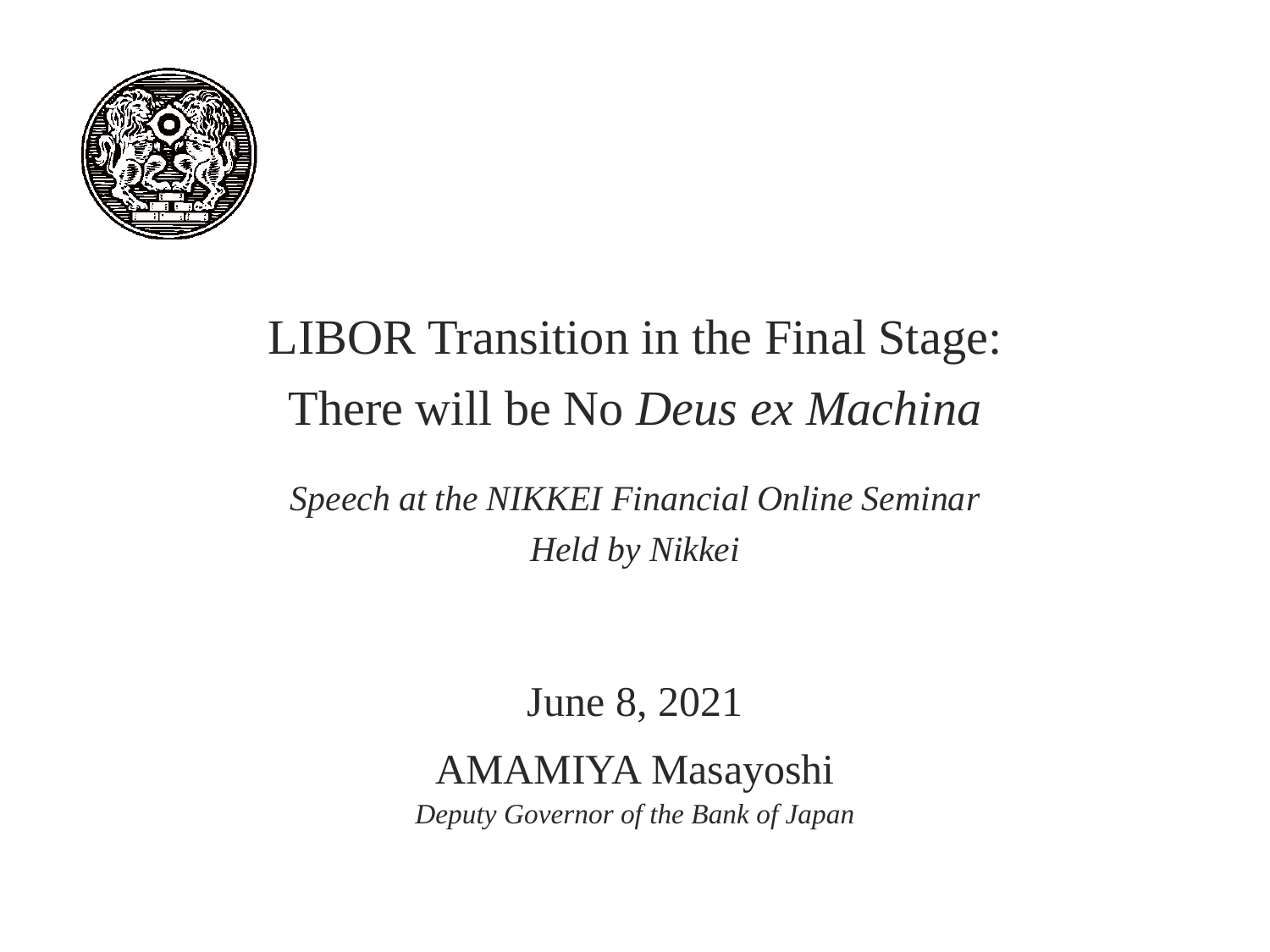### 1 st stage (2012-)

- Both yen LIBOR and TIBOR (calculated based on interbank rates in the Tokyo market) became subject to the enhancement of robustness as benchmarks
- $\triangleright$  The uncollateralized overnight call rate was identified as the yen risk-free rate in Japan

#### 2 nd stage (July 2017-)

 The Cross-Industry Committee on Japanese Yen Interest Rate Benchmarks (the Committee) was established. It promoted considerations on the choice and usage of alternative interest rate benchmarks replacing yen LIBOR

#### Final stage (March 2021-)

With more progress made in the considerations, tools necessary for the transition are ready

-> Now the focus is on the actual transition activities by individual market participants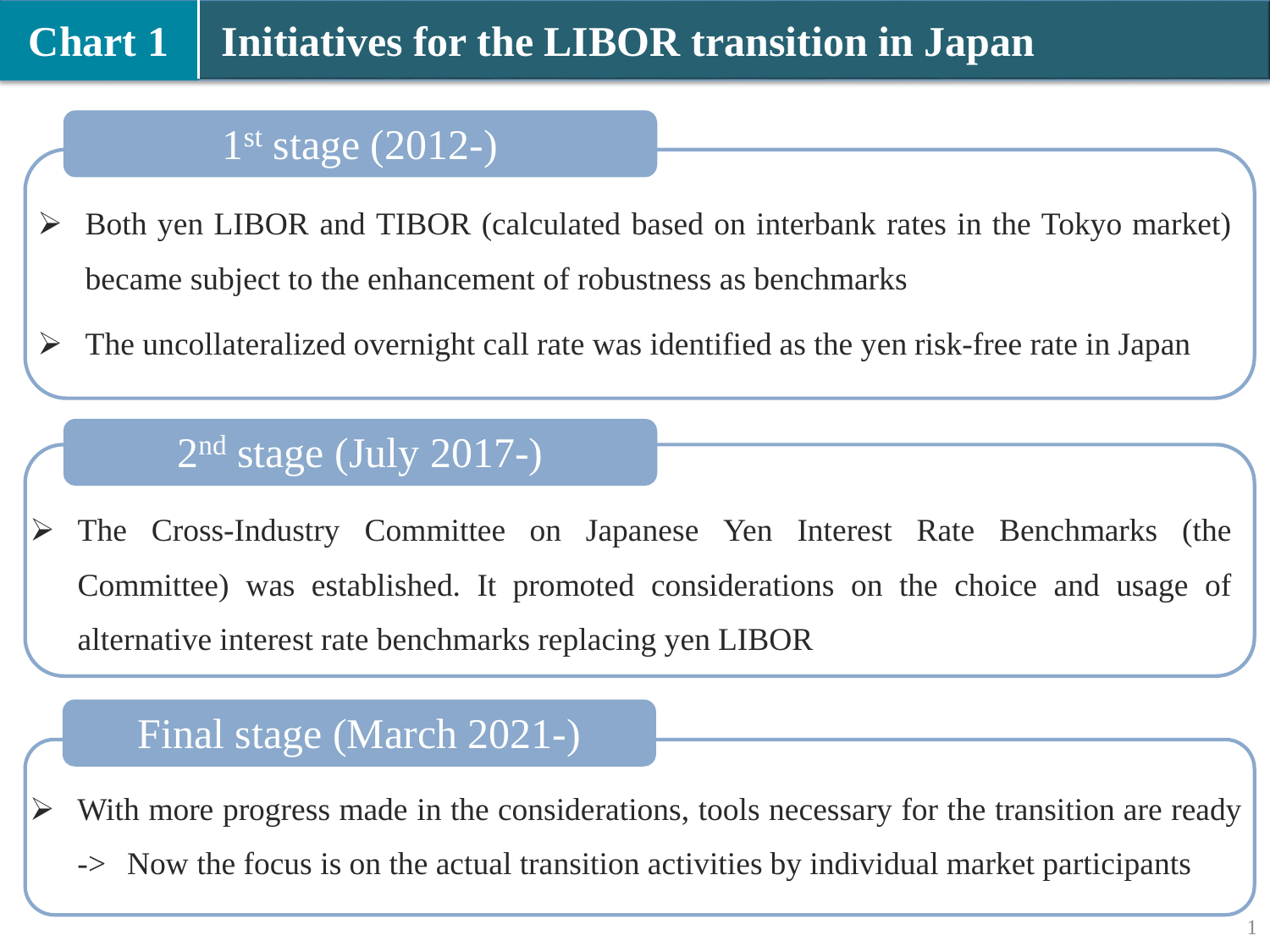#### **Three options for alternative interest rate benchmarks Chart 2**

#### TIBOR

 $\triangleright$  Based on interbank rates submitted by 15 financial institutions in Japan, including major banks

## O/N RFR Compounding (Fixing in Arrears)

 $\triangleright$  Based on the uncollateralized overnight call rate used in actual transactions

 $\triangleright$  The most robust benchmark, but it may be less compatible with the existing administrations and systems because the interest amount is only finalized just before the next payment

### TORF(Tokyo Term Risk Free Rate)

- $\triangleright$  The term risk-free rate in Japan
- $\triangleright$  Based on the OIS rate, a fixed interest rate exchanged in the interest rate swaps (IRS) to a floating rate calculated using the uncollateralized overnight call rate compounded in arrears
- $\triangleright$  It may be more compatible with the existing operations and systems but how to establish its robustness is a critical issue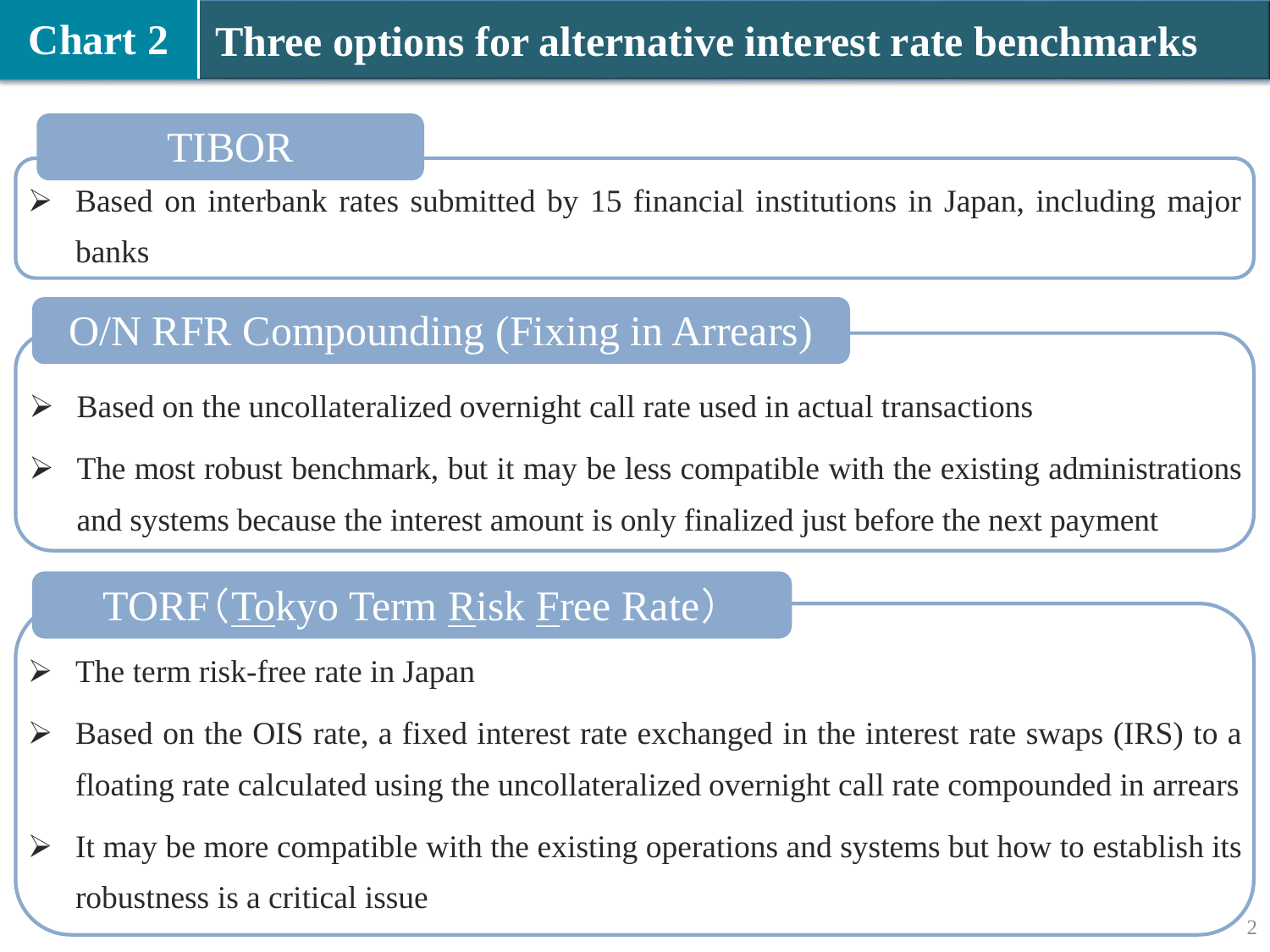#### Milestone

 The issuance of new transactions for loans and bonds referencing yen LIBOR needs to be ceased by the end of June 2021



#### Tools for the success

- The Committee indicated in the results of its first public consultation that the term riskfree rate received the most support as an alternative benchmark
- $\triangleright$  The publication of a production rate for TORF started on April 26, 2021 (about two months ahead of its initial schedule)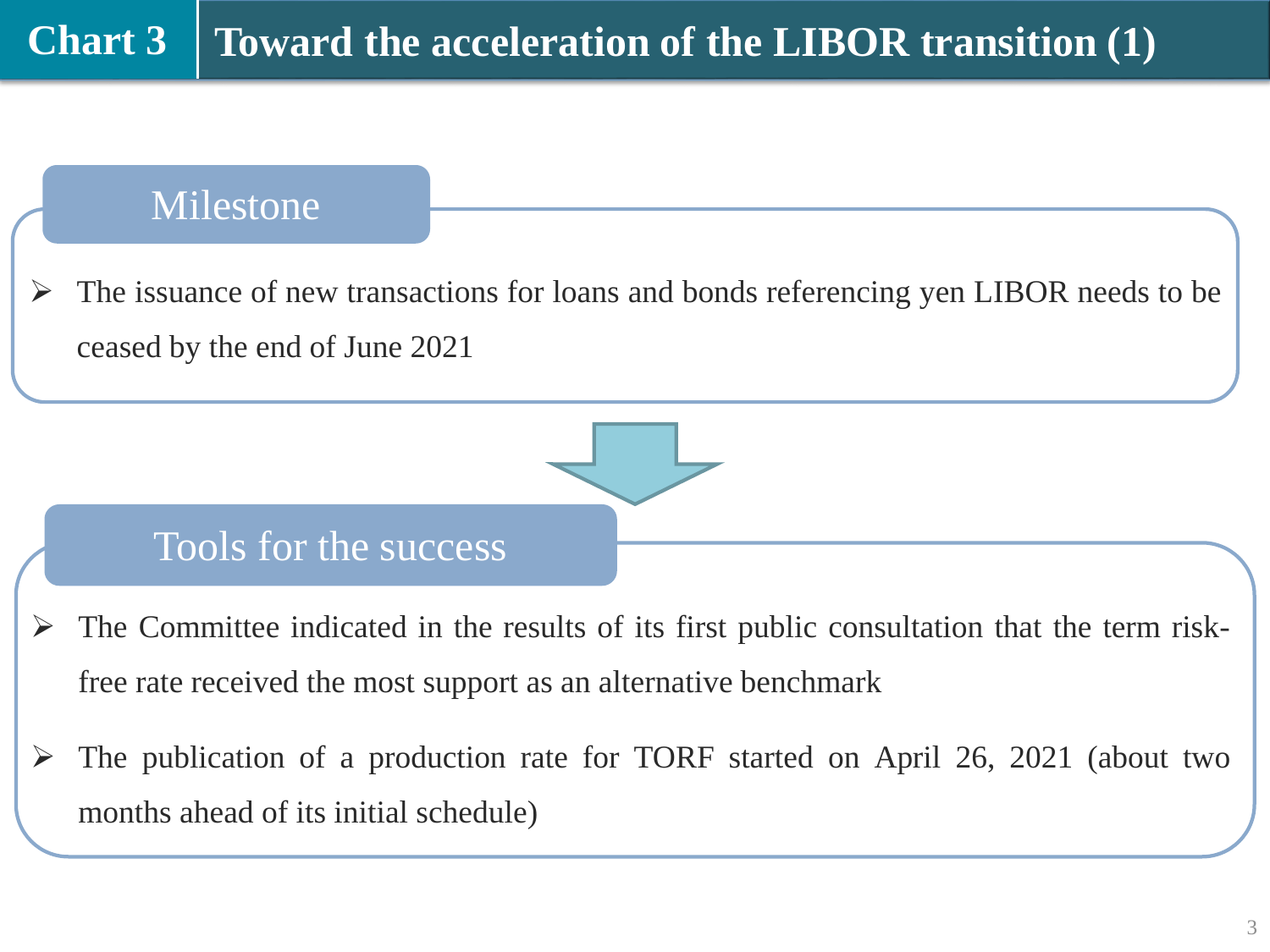#### Milestone Milestone

 The amount outstanding of legacy contracts for loans and bonds referencing yen LIBOR needs to be reduced substantially by the end of September 2021

#### Tools for the success

- The Committee indicated in the results of its second public consultation that its recommendation to give TORF the first priority and the O/N RFR Compounding (Fixing in Arrears) the second priority as fallback rates was supported by many market participants
- $\triangleright$  Industry groups, including the JBA, published samples for fallbacks in loans